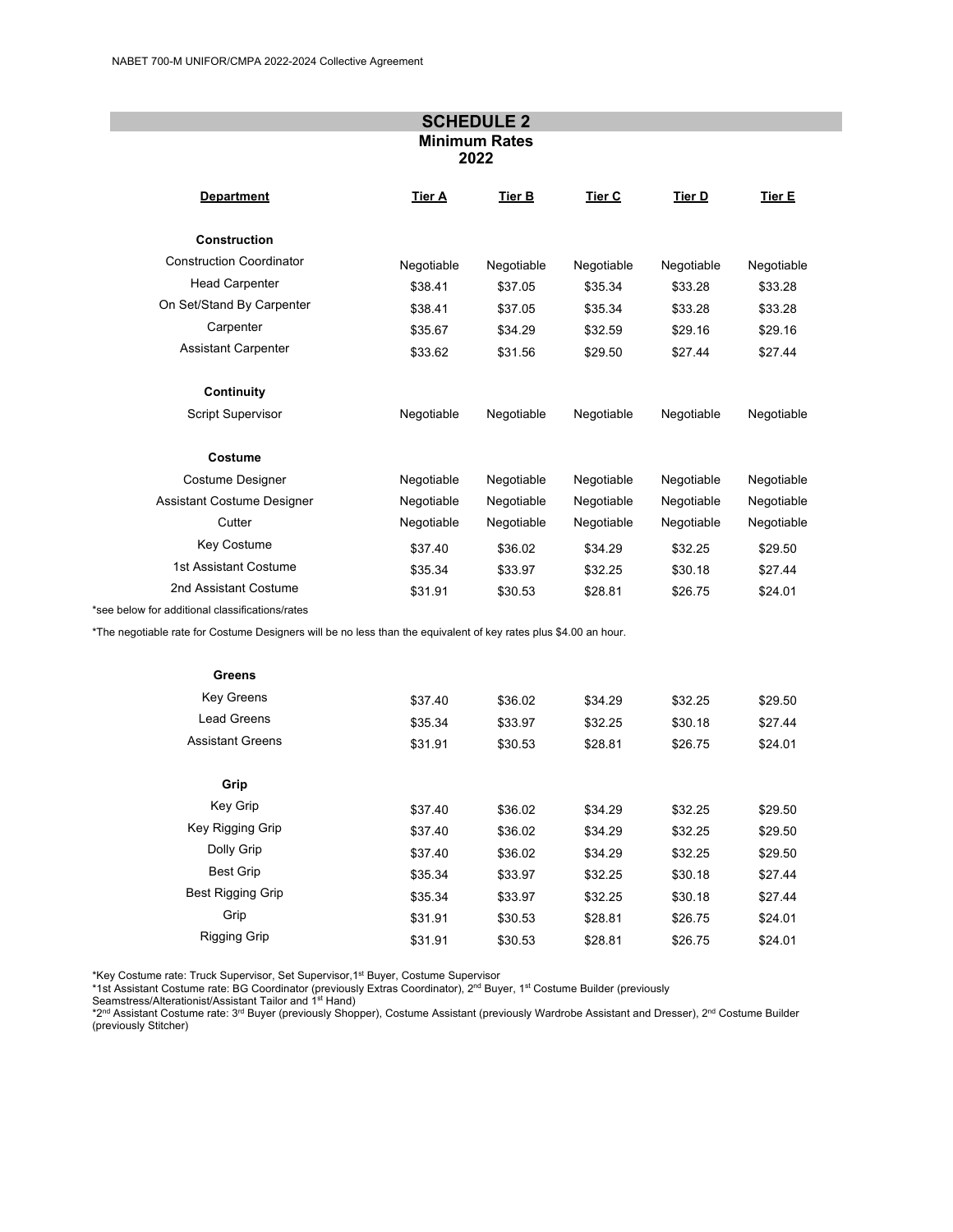## **SCHEDULE 2 Minimum Rates 2022 (cont'd)**

| <b>Department</b>                  | Tier A     | Tier B     | Tier C     | Tier D     | Tier E     |
|------------------------------------|------------|------------|------------|------------|------------|
| Hair                               |            |            |            |            |            |
| Period Hairstylist & Wigs          | Negotiable | Negotiable | Negotiable | Negotiable | Negotiable |
| Personal Hairstylist               | Negotiable | Negotiable | Negotiable | Negotiable | Negotiable |
| Head of Hair Department            | \$37.40    | \$36.02    | \$34.29    | \$32.25    | \$29.50    |
| 1st Assistant Hairdresser          | \$35.34    | \$33.97    | \$32.25    | \$30.18    | \$27.44    |
| 2nd Assistant Hairdresser          | \$31.91    | \$30.53    | \$28.81    | \$26.75    | \$24.01    |
| Labour                             |            |            |            |            |            |
| Labour/Cable                       | \$27.79    | \$25.74    | \$23.67    | \$21.95    | \$20.57    |
| Lighting                           |            |            |            |            |            |
| <b>Lighting Director</b>           | Negotiable | Negotiable | Negotiable | Negotiable | Negotiable |
| Head Lighting Technician           | \$37.40    | \$36.02    | \$34.29    | \$32.25    | \$29.50    |
| Head Rigging Lighting Technician   | \$37.40    | \$36.02    | \$34.29    | \$32.25    | \$29.50    |
| Second Lighting Technician         | \$35.34    | \$33.97    | \$32.25    | \$30.18    | \$27.44    |
| Second Rigging Lighting Technician | \$35.34    | \$33.97    | \$32.25    | \$30.18    | \$27.44    |
| <b>Board Operator</b>              | \$35.34    | \$33.97    | \$32.25    | \$30.18    | \$27.44    |
| Lighting Technician                | \$31.91    | \$30.53    | \$28.81    | \$26.75    | \$24.01    |
| Rigging Lighting Technician        | \$31.91    | \$30.53    | \$28.81    | \$26.75    | \$24.01    |
| Generator Operator                 | \$35.34    | \$33.97    | \$32.25    | \$30.18    | \$27.44    |
| <b>Basecamp Operator</b>           | \$28.01    | \$26.62    | \$24.90    | \$22.85    | \$22.85    |
| <b>Makeup</b>                      |            |            |            |            |            |
| Prosthetic & Special Makeup        | Negotiable | Negotiable | Negotiable | Negotiable | Negotiable |
| Personal Makeup Artist             | Negotiable | Negotiable | Negotiable | Negotiable | Negotiable |
| Head of Makeup Department          | \$37.40    | \$36.02    | \$34.29    | \$32.25    | \$29.50    |
| 1st Assistant Makeup Artist        | \$35.34    | \$33.97    | \$32.25    | \$30.18    | \$27.44    |
| 2nd Assistant Makeup Artist        | \$31.91    | \$30.53    | \$28.81    | \$26.75    | \$24.01    |
| Paint                              |            |            |            |            |            |
| Key Scenic Painter                 | Negotiable | Negotiable | Negotiable | Negotiable | Negotiable |
| <b>Head Painter</b>                | \$38.41    | \$37.05    | \$35.34    | \$33.28    | \$33.28    |
| On Set/Stand-By Painter            | \$38.41    | \$37.05    | \$35.34    | \$33.28    | \$33.28    |
| Scenic/Painter                     | \$35.67    | \$34.29    | \$32.59    | \$29.16    | \$29.16    |
| <b>Property</b>                    |            |            |            |            |            |
| <b>Property Master</b>             | Negotiable | Negotiable | Negotiable | Negotiable | Negotiable |
| Buyer/Maker/On Set Key Props       | \$37.40    | \$36.02    | \$34.29    | \$32.25    | \$29.50    |
| <b>Assistant Property Master</b>   | \$35.34    | \$33.97    | \$32.25    | \$30.18    | \$27.44    |
| 2nd Assistant Props                | \$31.91    | \$30.53    | \$28.81    | \$26.75    | \$24.01    |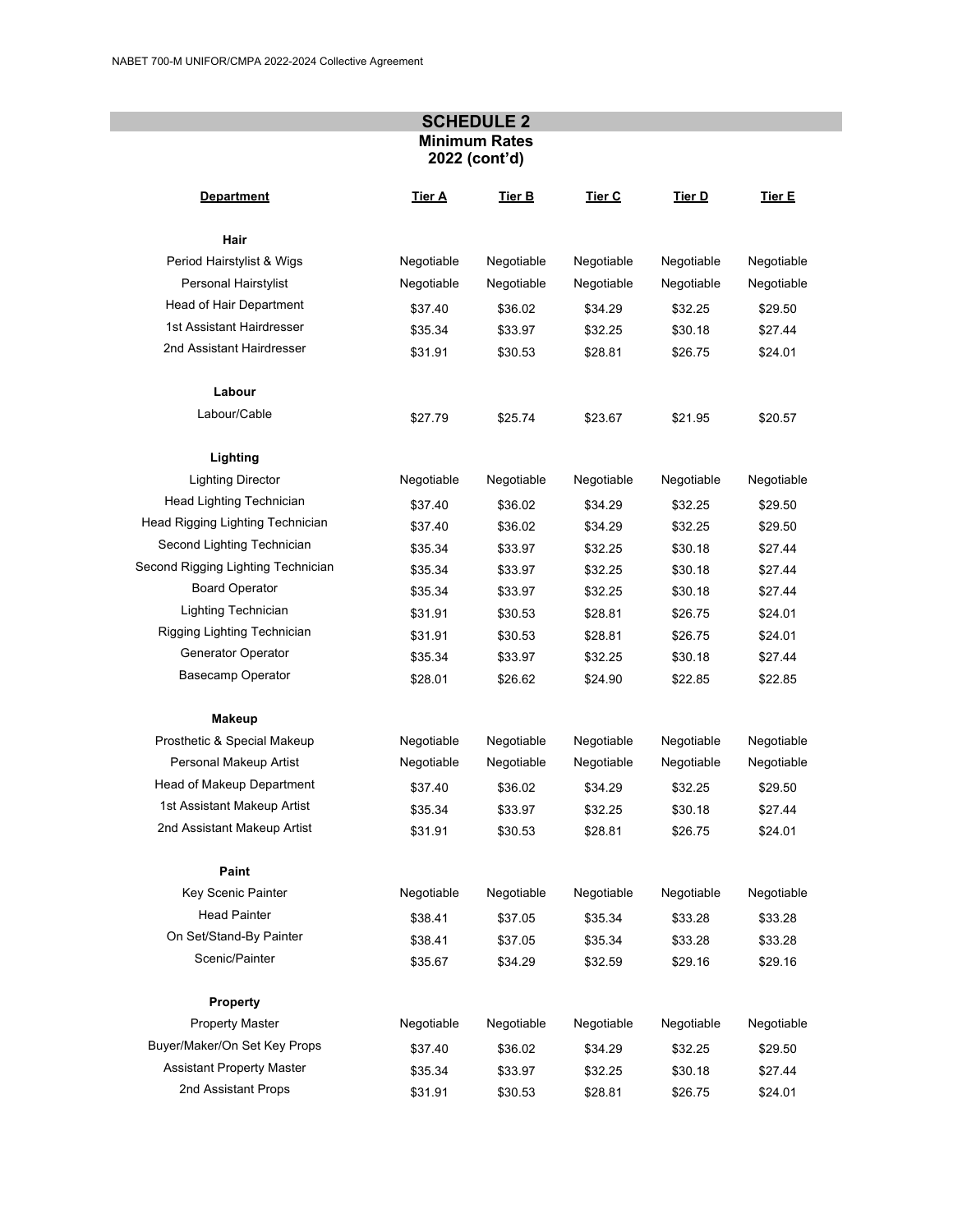## **SCHEDULE 2 Minimum Rates 2022 (cont'd)**

| <b>Department</b>                            | Tier A     | Tier B     | Tier C     | Tier D     | Tier E     |
|----------------------------------------------|------------|------------|------------|------------|------------|
| <b>Sets</b>                                  |            |            |            |            |            |
| Set Decorator                                | Negotiable | Negotiable | Negotiable | Negotiable | Negotiable |
| On Set Dresser                               | \$37.40    | \$36.02    | \$34.29    | \$32.25    | \$29.50    |
| Set Dec. Buyer                               | \$37.40    | \$36.02    | \$34.29    | \$32.25    | \$29.50    |
| Assistant On Set Dresser                     | \$35.34    | \$33.97    | \$32.25    | \$30.18    | \$27.44    |
| <b>Lead Set Dresser</b>                      | \$37.40    | \$36.02    | \$34.29    | \$32.25    | \$29.50    |
| Set Dresser                                  | \$31.91    | \$30.53    | \$28.81    | \$26.75    | \$24.01    |
| Sound                                        |            |            |            |            |            |
| Sound Recordist/Mixer                        | \$45.28    | \$43.22    | \$41.16    | \$39.10    | \$36.36    |
| <b>Boom Operator</b>                         | \$37.40    | \$36.02    | \$34.29    | \$32.25    | \$29.50    |
| 2nd Boom Operator                            | \$35.67    | \$33.62    | \$31.56    | \$29.50    | \$26.75    |
| Pram Operator                                | \$38.81    | \$37.32    | \$35.56    | \$33.40    | \$30.55    |
| Pram Pusher                                  | \$27.79    | \$25.74    | \$23.67    | \$21.95    | \$20.57    |
| Sound Assistant                              | \$27.79    | \$25.74    | \$23.67    | \$21.95    | \$20.57    |
| <b>SPFX</b>                                  |            |            |            |            |            |
| Special Effects Co-Ordinator                 | Negotiable | Negotiable | Negotiable | Negotiable | Negotiable |
| <b>Key Special Effects</b>                   | \$37.40    | \$36.02    | \$34.29    | \$32.25    | \$29.50    |
| 1st Assistant Special Effects                | \$35.34    | \$33.97    | \$32.25    | \$30.18    | \$27.44    |
| 2nd Assistant Special Effects/Shop Assistant | \$31.91    | \$30.53    | \$28.81    | \$26.75    | \$24.01    |
| <b>Transportation</b>                        |            |            |            |            |            |
| <b>Transportation Co-Ordinator</b>           | \$32.52    | \$31.13    | \$29.41    | \$27.36    | \$27.36    |
| Driver Captain                               | \$29.27    | \$27.91    | \$26.19    | \$24.11    | \$24.11    |
| Vehicle Co-Ordinator                         | \$29.27    | \$27.91    | \$26.19    | \$24.11    | \$24.11    |
| <b>Head Driver</b>                           | \$28.04    | \$26.66    | \$24.97    | \$22.91    | \$22.91    |
| <b>AZ Unit Mover</b>                         | \$27.87    | \$26.49    | \$24.78    | \$22.73    | \$22.73    |
| Driver/Unit Mover/Swamper                    | \$26.66    | \$25.28    | \$23.60    | \$21.54    | \$21.54    |